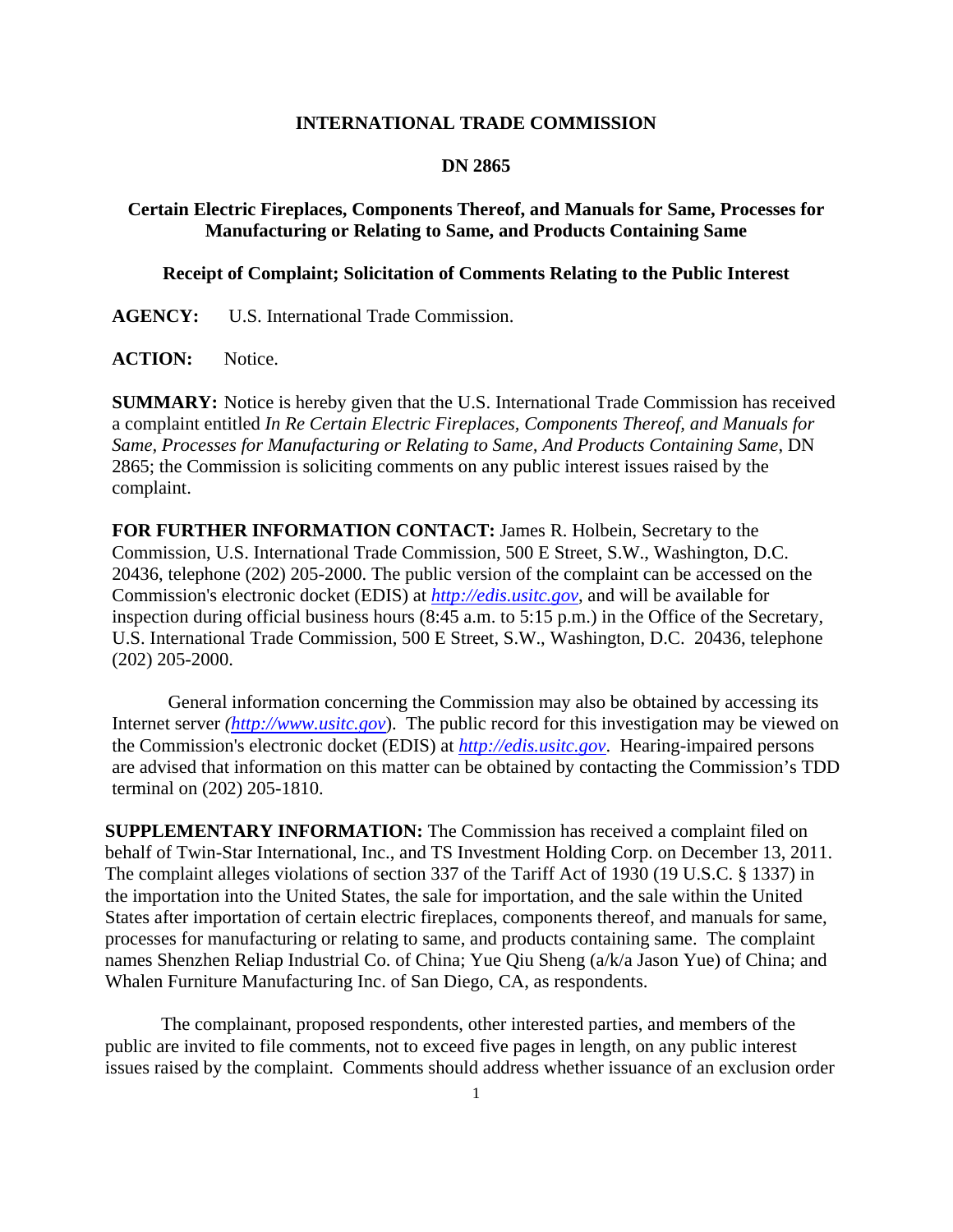and/or a cease and desist order in this investigation would negatively affect the public health and welfare in the United States, competitive conditions in the United States economy, the production of like or directly competitive articles in the United States, or United States consumers.

In particular, the Commission is interested in comments that:

- (i) explain how the articles potentially subject to the orders are used in the United States;
- (ii) identify any public health, safety, or welfare concerns in the United States relating to the potential orders;
- (iii) indicate the extent to which like or directly competitive articles are produced in the United States or are otherwise available in the United States, with respect to the articles potentially subject to the orders; and
- (iv) indicate whether Complainant, Complainant's licensees, and/or third party suppliers have the capacity to replace the volume of articles potentially subject to an exclusion order and a cease and desist order within a commercially reasonable time.

 Written submissions must be filed no later than by close of business, five business days after the date of publication of this notice in the *Federal Register*. There will be further opportunities for comment on the public interest after the issuance of any final initial determination in this investigation.

 Persons filing written submissions must file the original document and 12 true copies thereof on or before the deadlines stated above with the Office of the Secretary. Submissions should refer to the docket number ("Docket No. 2865") in a prominent place on the cover page and/or the first page. The Commission's rules authorize filing submissions with the Secretary by facsimile or electronic means only to the extent permitted by section 201.8 of the rules (see Handbook for Electronic Filing Procedures,

http://www.usitc.gov/secretary/fed\_reg\_notices/rules/documents/handbook\_on\_electronic\_filing. pdf. Persons with questions regarding electronic filing should contact the Secretary (202-205- 2000).

 Any person desiring to submit a document to the Commission in confidence must request confidential treatment. All such requests should be directed to the Secretary to the Commission and must include a full statement of the reasons why the Commission should grant such treatment. *See* 19 C.F.R. § 201.6. Documents for which confidential treatment by the Commission is properly sought will be treated accordingly. All nonconfidential written submissions will be available for public inspection at the Office of the Secretary.

This action is taken under the authority of section 337 of the Tariff Act of 1930, as amended (19 U.S.C. § 1337), and of sections 201.10 and 210.50(a)(4) of the Commission's Rules of Practice and Procedure (19 CFR §§ 201.10, 210.50(a)(4)).